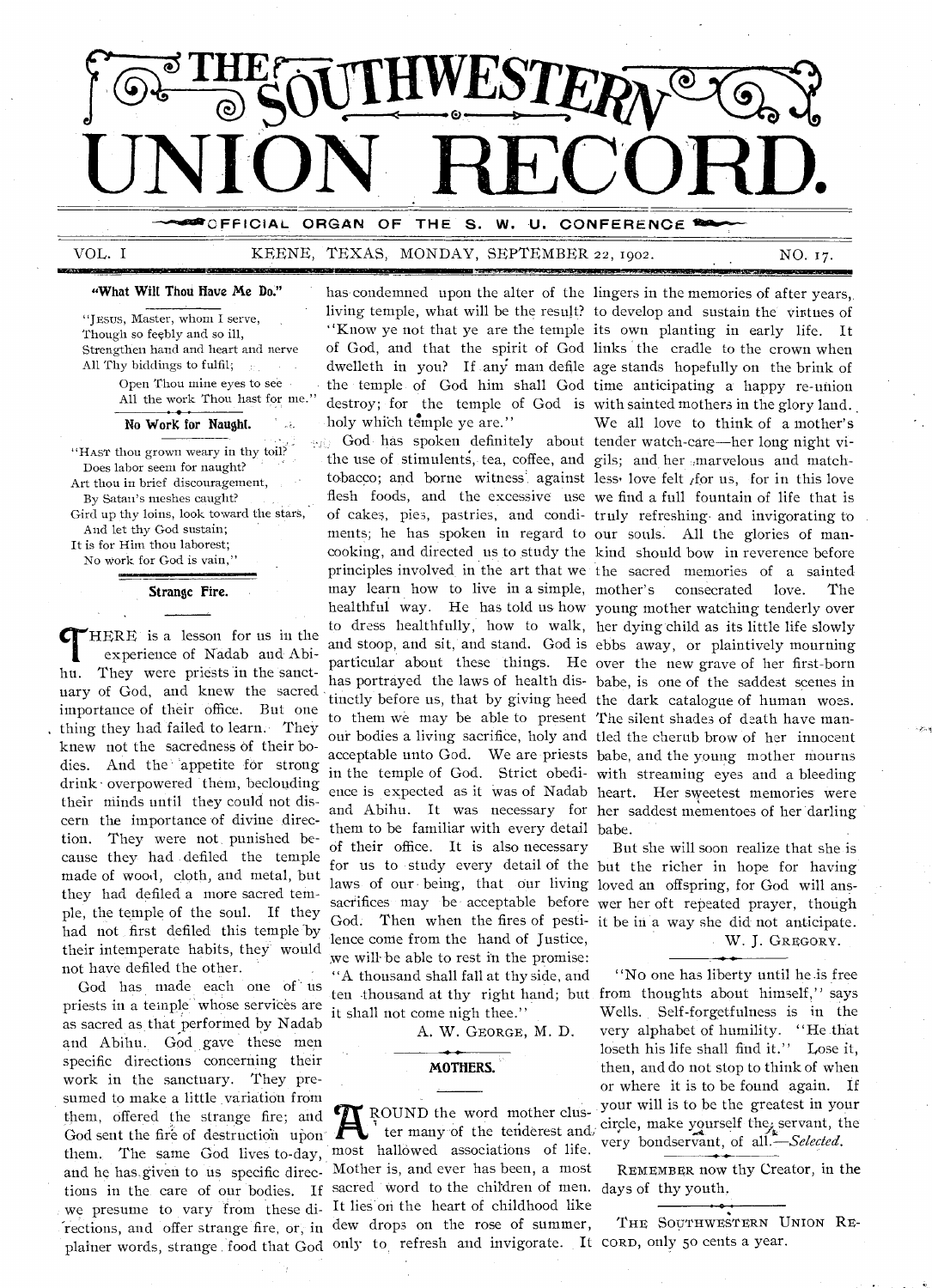## Arkansas Department.

## **OBITUARY.**

Christ Friday evening, September 5, battle. at 7:3o. We laid her in her last restunited in marriage to Louis E. John- opened up in this line of work until I reap the harvest... son. Ten children were born to them; am not able to fill the demand. The eight are still living, two having died Lord is opening the way for the readin early childhood. At the time of ings, and I hope to see a large, interher death Sister Johnson was forty- est awakened here this fall and the the editorial department "To Subseight years, four months and seven town stirred as never before. days of age. As we laid her away in her peaceful sleep, we sorrowed that one so good and loving must be taken from us, for we shall miss her. Ser-' vices were conducted by the writer in our little chapel at Batesville, and the remains were buried five miles east of town where her children sleep. We rest in hope that she will hear the voice of the Son of God when He comes and then she shall live. May the rich grace of God be a consolation to the sorrowing family.

#### URBANUS BENDER.

ALLEN MEEKS died at his home near Star of the West, Arkansas, September 5, 1902. He lacked five days of being seventy-four years of age. He came to this country when he was a young man. As far as we, know he was the first' one to embrace the truth in this State. He was brought to a knowledge of the same through reading, about twenty-eight years ago, when the message was preached in this country and a church organization effected. He was the first to go into it, and he always took a prominent part in the church work. He was a faithful member till his death. He knew what it was to be persecuted for righteousness sake, being one of those that suffered uning indicted twice. He leaves five "Signs of the Times" have recently change is that there is quite an interof comfort were spoken by the writer so please send your order to the Ar-charge, assisted by Brother Stringer, to a large company of friends and kansas Tract Society, Springdale, Arrelatives, from Job 19:25.

E. A. FIELD.

Are you taking the UNION RECORD?

## ITEMS OF INTEREST.

#### V. B. WATTS.

DOUBTLESS many are looking for a report from the Nathan Campmeeting which closed September 7. As yet none has been sent in nor any items of interest to cull said report from. Will have one for next issue. tober 8.

the next day, he had taken eleven or-way to incur debt. When one volunbooks. Brother Lewis Sicklar will nets which he sets for *souls."—Spec*join him in the work there as soon as *ial Testimony on canvassing work.*  he makes his delivery in Little Rock.

BROTHER J. M. Dickerson, our State Agent, regrets very much his inability to go out with some of the new ones who have just started out into the field to labor for the cause. He has a seriously lame foot, which makes it impossible for him to do so. His foot is improving and he hopes to enter the- work soon again.

kansas. In fact would be glad to hear from all in regard to the renewal of any of our periodicals, "Review," "Good Health," "Life Boat," etc.

SISTER Martha Johnson, wife of with the church. They are of good \$46.36; helps, \$3.00. The most of Brother L. E. Johnson, fell asleep in courage and pressing forward in the the canvassers have not commenced ing place Sabbath afternoon, Septem-taken down here, the 25th ultimo, I won't let many more days go to waste ber 6. Deceased was born April 29, have been holding Bible readings for the weeks are rapidly passing, and 1854. On October 14, 1874, she was from house to house, and the way has if we fail to do our duty others will I was at Batesville the 23d and 24th ending August 29: "Nineteen orders, • ultimo and held quarterly meeting sixty exhibits, forty-six hours. Value, LITTLE RocK.—Since the tent was fall crops, etc. We trust that they BROTHER G. A. Pifer reports the following week's work in Newport, work yet, evidently gathering in their

> WE wish that all who read the RECORD and fail to get their paper promptly, would notice the article in cribers." The paper is mailed from the Keene office, and not from the tract society offices.

BROTHER E. L. Pickney, of Black required to pay promptly for the books Rock, writes that he is planning to received from from the publishing resume the canvassing work after Oc-house. Yet to require prompt remit-BROTHER Marion Beasley who has on business. When men cannot, by been canvassing in and near Little canvassing bring into the treasury Rock since the Campmeeting last every dollar that belongs to it rightly, July, has gone to Palestine to labor. let them stop just where they are. He writes that he arrived there at ten All must practice economy. No o'clock on Thurday; and Friday night, worker should manage his affairs in a ders for Daniel and Revelation, and tarily becomes involved in debt, he is sold about five dollars worth of small entangling himself in one of Satan's "THE Tract and Missionary Societies have been deeply involved in debt through the failure of canvassers to meet their indebtedness. Canvassers have felt as if they were ill treated if tal is the only way in which to carry

#### **NOTICE.**

der the Sunday law in this State, be- number of subscriptions to the ending October 5. The reason for the children to mourn his loss. He was expired and the names have been est in that part of the country, and a man esteemed by everybody. He dropped from the list. If your name many more of the brethren can better will be greatly missed by the church, is one of those dropped, do you not attend there than at the former place. also the entire neighborhood. Words wish to renew your subscription? If Brother H. Clay Griffin will have THE publishers inform us that a Rock, commencing September 25 and *Cr*HE campmeeting which has been advertised quite freely to be held at Jonesboro, September 11-22, has been called in, notice to that effect having been given the 14th instant. The campmeeting will be held at Fair View, seven miles from Black formerly a Baptist minister who accepted the truth last fall through Brother Griffins' labors. Elder.A. E. Field will also be present,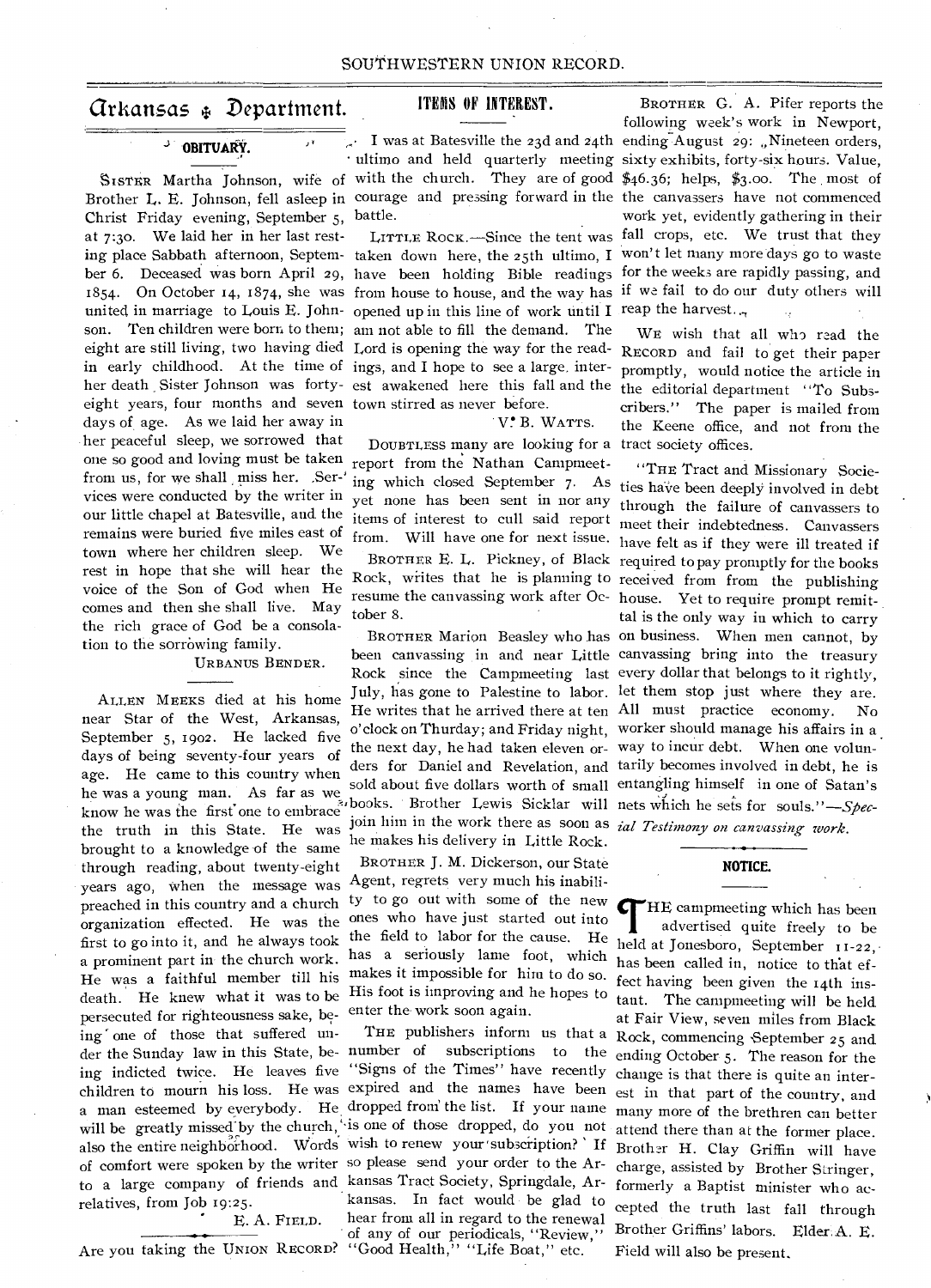#### SOUTHWESTERN UNION RECORD.

## $\div \overline{\mathbb{C}}$ exas Department. $\div$

## Field Reports.

ALVORD. — Brother Sommerville and I came to Alvord August **21.**  We visited Chico also, looking for a location for the, tent. While deciding, Mr. Slaton secured the Baptist church for us on Sunday at 3:30, P. M., and Monday and Tuesday nights. The congregations were good, and we decided to get the tent and begin, and while Brother Sommerville was gone for his family and the tent, by invitation I preached five times at the Holiness Church. We had some stir before we got the tent up. We have had fair congregations since we began. Some are sincere in their interest; others seem to be wavering.

We are sowing the seed and are looking to God for the fruit.

D. U. HALE.

FROM THE WEST.—Our meeting at Clio, Brown County, came to a close Sunday night with a house nearly full of well-behaved and attentive hearers. We closed with the songs "God be with you till we meet again," and the "Sweet bye and bye." We received many hearty hand shakes and some of the people shed tears.

The visible results of the meeting are four new commandment keepers, one restoration, and many people are acknowledging that the Seventh-day Adventist people have the truth.

The way is open for another series of meetings at some future time.

We are now-at Madge, in Coleman County, and will begin a meeting here to-night. We expect to continue until the 28th, and then go to Fisher County, and then to Bluff Creek in Scurry County, to meet with the Roby church in quarterly meeting October ro, and onward.

Brethren, pray for us, and pray the Lord of the Harvest to send forth more laborers into this great field of West Texas.

N. J. ETHERIDGE, N. V. WILLEss. MADGE, Coleman County, Texas, September 16, 1902.

## HELP FOR DALLAS.

A LL are aware that the Tract So- that city. Who will help? Any ciety has been recently re- amount sent in will be appreciated.<br>moved from Dallas to Keene. This B. H. Bodwell, 308, South Harwood,

has greatly weakened the work in Dallas, is treasurer of the building part of the building as a meeting hall, will help in this emergency. this plan enabling the church to have a meeting place without such exorbitant rent. Since the removal the church is thrown out of this hall, the owner not wishing to rent it separate from the lower part of the building, and being unable so far to secure in yours yet? another place, is without a meeting place. Last Sabbath the church there had no meeting at all, for the first time, I suppose, since there has been a church at Dallas, twenty odd years. This is too bad, and it ought not to he!

LL are aware that the Tract So- that city. Who will help? Any ciety has been recently re-amount sent in will be appreciated. The church there, is now trying hard to buy a lot and build a modest house of its own; and I thought I would take the liberty, without their knowledge, of placing the situation before the brethren of the State and ask any, who feel disposed, to help the Dallas brethren in this matter. There are other cities in the State where church houses are needed, such as Houston and Austin, and there is Brenham where a start has already been made. I would be exceedingly the Conference at our last campmeethappy to see houses of worship in ing. each of these other places, and these churches may think there is as much livering, and all will soon be. need to make a general call for donations for them as Dallas, but there are special reasons for asistance for Dallas. It was once a strong church and has been the headquarters of our work at different times in the past, but its membership has been much reduced the past year or two by removals, especially of those capable of leading and could give strength, financially and otherwise, to the work. Six male members and heads of families, together with their families, having gone from Dallas to other points within this time, among them its present elder, leaving the church largely a can be content to see the work dwinhas been so long planted, and see the pecially "Parables." comparatively few left there struggle for a meeting place of their own with-ria church last Sabbath. out desiring to help them in their undertaking and thus maintain the char-

Dallas. Heretofore the church and committee. Funds can be sent to him, Society have been renting a building or to our office at Keene, and will be jointly, the church using the upper receipted for by either. I hope many

W. A. M.

## ITEMS OF INTEREST.

SUBSCRIPTIONS to the RECORD are being received daily. Have you sent

BROTHER W. W. Stoner has gone to Waco to hold together the work begun sometime ago.

KEENE is already beginning to fill up, and desirable places for rent are getting scarce. Several real estate transfers have been made lately.

BROTHER J. J. Schiffer, one of those given license at our late cam pmeeting, has just moved his family to this place from Oklahoma. He will labor among the Germans in this State.

THE Tract Society is now nicely settled in their new quarters, and all questions will be answered and orders filled promptly.

NEXT Sabbath will be the time for the quarterly meetings, as voted by

SOME of the canvassers are now de-

ONE of the finest wagon loads of sweet potatoes ever seen in Keene, was dug last week on the Academy farm. The remainder of the crop is now being gathered.

PROFESSOR J. L. Jones and wife have returned to Keene from their summer's work in Berrien Springs, Michigan.

THE RECORD office is just now being rushed with work on Elder Rupert's tracts and pamphlets. A more extended notice will be given a little later.

band of sisters. Certainly no one Brother A. S. McCully left a week dle down this way in Dallas where it the interest of our publications, es-PROFESSOR Alvin Covert and ago for a trip among the churches in

ELDER. McCutchen visited the Peo-

acter of the work and our people in hope to see her out in our midst again, SISTER W. A. McCutchen is now convalescing at the Sanitarium. We soon. The Lord has wrought mightily for her.

*Continued on eighth page.*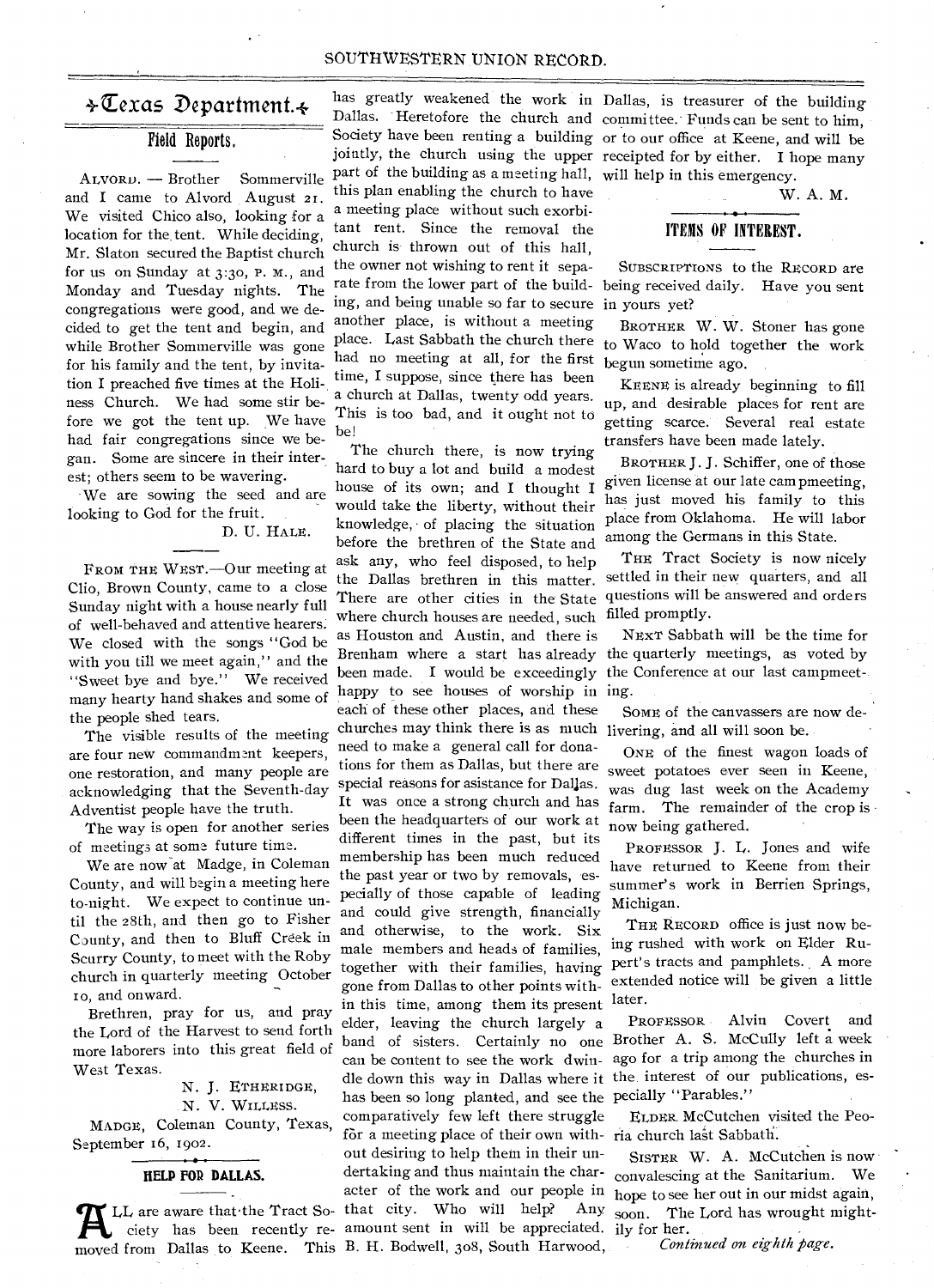#### $\triangleleft$  The Southwestern Union Record.  $\triangleright$

| A WEEKLY JOURNAL<br>Published by the Southwestern Union Conference of the<br>Seventh-day Adventists.                                                                         |
|------------------------------------------------------------------------------------------------------------------------------------------------------------------------------|
| C. N. WOODWARD, - - - - - Editor and Business Manager.<br>G. G. RUPERT, - - - - - - - - - - - Associate Editor.                                                              |
| Subscription Price per year, $\cdot \cdot \cdot \cdot \cdot \cdot$<br>\$.50<br>Clubs of Ten to one address, one year, $\cdot \cdot \cdot \cdot \cdot \cdot \cdot \cdot 4.50$ |
| AGENTS:<br>Oklahoma Tract Society, Oklahoma City, Oklahoma.<br>Arkansas Tract Society, Springdale, Arkansas.                                                                 |

Texas Tract Society, Keene, Johnson County, Texas

All papers will be discontinued when the time expires, unless promptly renewed.

Subscribers who do not receive their paper regularly should notify the office of publication and not the Tract Society, as the latter are not responsible for the mailing of the papers.

Money, or letters, should not be sent to individuals. All business communications should be addressed, and all remittances and money orders made payable to the SOUTHWESTERN UNION RECORD, Keene, Johnson County, Texas.

## Doctrinal.

#### THE GATHERING OF ISRAEL.

#### 33Y ELDER G. G. RUPERT.

#### *[Continued from last issue.]*

First, the name, "the Lord thy God;" second, the territory, the world; third, his authority, the fact that he is the creator of all things in heaven and earth. This meets every specification; and the fourth is the only commandment of the ten that could distinguish the true God, from any other god. This is not mere human reasoning, but the Lord himself has plainly stated this to be so, and should ever be remembered by all of his followers.

"Six days may work' be done; but the seventh is the Sabbath of rest, holy to the Lord: whosoever doeth any work in the Sabbath day, he shall surely be put to death. Wherefore the children of Israel shall keep the Sabbath to observe the Sabbath throughout their generations, for a perpetual covenant. It is a sign between me and the children of Israel forever: for in six days the Lord made heaven and earth, and on the seventh day he rested and was refreshed." - Ex. 31: 15-17.

The word sign here is synonymous with the word seal, and is so used by the Apostle Paul. "And he received the sign of circumcision, a seal of the righteousness of, the faith which he had yet being uncircumcised that he might be the father of all them that believe, though they be not circumcised: that righteousness might be imputed unto them also."—Rom. 4: And as this seal was to be a perpetual covenant between God and his people forever, we would expect that when the true Israel is gathered this commandment will be again set by his followers in the proper relation to his law. The words mark, sign, and seal are all synonymous, and the Sabbath being the contending point in the law, those observing it would receive the seal of God in their foreheads,—literally, their minds. Those observing the counterfeit day instituted by the man of sin who was to

"think to change times and laws" (Daniel 7:25) would receive the mark of the beast in their foreheads. Thus the question turns upon the decision of each individual as to whom they will serve, each individual thus deciding his own destiny.

We have now examined one of the special characteristics of the remnant people. We next notice the other characteristic mentioned in Revelation 12:17, that of the "testimony of Jesus." The evidences surrounding this people and the special work are almost unlimited. But there are two characteristics that will distinguish them from every other people in the world, and when their ensign is lifted there will be nothing else like it in the world, and the two leading principles of that ensign are the commandments of God and the testimony of Jesus Christ. There are a few texts of scripture which teach clearly what the testimony of Jesus Christ is. We will now read Revelation 22: 8, 9. "And I, saw these things, and heard them. And when I had heard and seen, I fell down to worship before the feet of the angel which showed me these things. Then saith he unto me, See thou do it not: for I am thy fellow servant, and of thy brethren the prophets, and of them which keep the saying of this book; worship God."

The angel here spoken of is the one referred to in chapter one, winch revealed the matter mentioned in the book of Revelation to John and who is there called Christ's angel. In Daniel 10:21 the angel Gabriel tells Daniel that there is none that "holds with me in these things but Michael, your prince. Michael being Christ this shows that Gabriel is Christ's angel who communicates to the prophets, verifying the statement he made to John—"I am thy fellow-servant, and of thy brethren the prophets," and further promises that he would serve "them which keep the sayings of this book." In other words, those that understood and kept the prophecies of the book of Revelation would receive the same spirit of prophecy as did the prophets of other ages. This condition must necessarily be so when God sets his hand the second time to gather the remnant of Israel. Prophets were always connected with the true Israel. So the remnant here mentioned must have this gift in their midst in order to meet the requirements. There could not be a similar work to that of establishing a theocracy in the days of Moses without it.

Let the reader bear in mind this point, as it is one of the vital points of this question, for the keeping of the commandments of God and having the testimony of Jesus are the two characteristics of the remnant people. We read again in Revelation 19:10, "And I fell at his feet to worship him. And he said unto me, See thou do it not: I am thy fellow-servant., and of thy brethren that have the testimony of Jesus: worship God: for the testimony of Jesus is the spirit of prophecy." This is a positive statement of what the testimony of Jesus is. Now any people claiming to be the remnant, and not possessing these characteristics, may be classed at once as counterfeits.

The apostle Paul in speaking of the remnant people said, "I thank my God always on your behalf for the grace of God which is given you by Jesus Christ; that in everything ye are enriched by him, in all utterance, and in all knowledge; even as the testimony of Christ was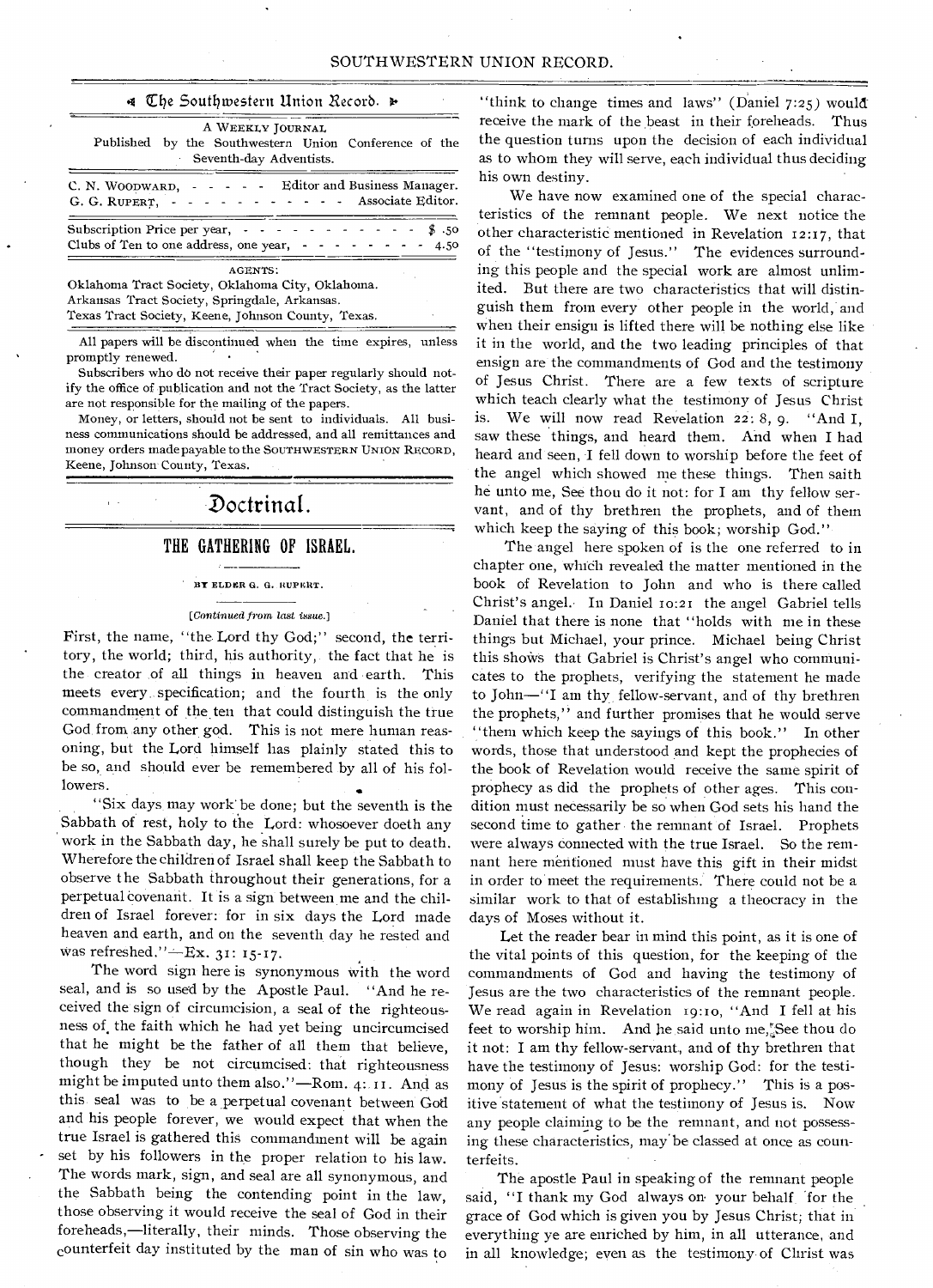confirmed in you: so that ye come behind in no gift; waiting for the coming of our Lord Jesus Christ: who shall also confirm you unto the end, that ye may be blameless in the day of our Lord Jesus Christ."—i Cor. I: 4-8.

The testimony of Jesus Christ is here referred to as one of the gifts of the Spirit which those who are waiting for the coming of Christ will enjoy, and thus enjoying it will enable them to be blameless, and confirm them unto the end. Spiritual gifts are the means that God uses to bring his people into the unity of the faith, as we read in Paul's letter to the Ephesians. "And he gave some, apostles; and some, prophets; and some, evangelists; and some, pastors and teachers; for the perfecting of the saints, for the work of the ministry, for the edifying of the body of Christ: till we all come into the unity of the faith, and the knowledge of the Son of God, unto a perfect man, unto the measure of the stature of the fulness of Christ: that we henceforth be no more children, tossed to and fro, and carried about with every wind of doctrine, by the sleight of men, and cunning craftiness, whereby, they lie in wait to deceive; but speaking the truth in love, may grow up into him in all things which is the head, even Christ.—Ephesians 4: 11-15.

God never intended that his people should be left to the finite reasonings of human minds, but through the gifts of the Spirit, chiefest of which is the spirit of prophecy, through which direct communication with God might be enjoyed, they should grow up into Christ, the living head. Not through a pope representing Christ, or through any other individual, but alone through Christ and his gifts. The Bible has been committed to us through the spirit of prophecy, and is in perfect harmony, although written in various ages of the world and under varied circumstances and by different men. And so, now, of any one claiming to have the spirit of prophecy, be assured, if it is genuine, it will be in perfect harmony with principle and statement of the Bible which was also written by the same gift. Christ is his own interpreter of his word. The gift of prophecy will call attention to things already written and throw rays of light upon the Scriptures, as well as guide his people in regard to the immediate condition and circumstances surrounding them at the time when the Lord speaks.

This is a question of which the apostle Paul says he would not have us ignorant. "Now, concerning spiritual gifts, brethren, I would not have you ignorant. Ye know that ye were gentiles carried away to these dumb idols, even as ye were led. Wherefore I give you to understand that no man speaking by the Spirit of God calleth Jesus accursed: that no man can say that Jesus is the Lord, but by the Holy Ghost. Now there are diversities of gifts but the same Spirit. And there are differences of administrations, but the same Lord. And there are diversities of operations, but it is the same God that worketh all in all. But the manifestations of the Spirit is given to every man to profit withal."

Thus we learn that these gifts are given for profit. The operations and administrations are varied as to individuals and the work performed, but it is all done by one Spirit.

*To be continued.* 

#### LABORERS.

#### $\mathcal{L}^{\mathcal{A}}$  and  $\mathcal{L}^{\mathcal{A}}$  and  $\mathcal{L}^{\mathcal{A}}$

THE command of Christ to the disciples was "pray ye the Lord of the Harvest to raise up laborers for the harvest. He then adds "the harvest truly is great, but the laborers are few." The Lord says do not say "yet and four months and then cometh the harvest; I say unto you the harvest is ripe already." This was at the time the truth was taking hold in Samaria. The theocracy had been broken up, and now the commission was to go into all the world and preach the gospel to all nations. The result was, it required a great many laborers to do the work. Now, God has set His hand to recover his people out of every nation just before he comes again, and in this gathering work he will send many hunters and many fishers to gather the remnant from every mount, hill and the holes of the rocks.

We have just received word that ten more canvassers are wanted in England and we were asked if we were willing to have them get some from this Union Conference. Our reply was Come and get any who were willing to go; and that if we gave, God was willing to raise up more for us. I only wish there were many who had the burden to go to those places where the calls come from, for, I fully believe God would raise up others to fill their places here, to also be fitted to go and do likewise. Oklahoma licensed eighteen mostly new and promising young men for the ministry. God raised these young men up because the tithe had increased. That Conference has taken hold of the canvassing work, in all lines to push the work. God has the means when we, as a people, arouse to the importance of the work committed to our hands. We greatly desire to see this work go with power to every nation on the globe. We ought to have hundreds of men and women now preparing to enter this line of work. There is room for thousands of brethren and sisters to enter the canvassing work. There never was such golden opportunity as now. While Texas is not the most promising in crops, there are plenty of towns and cities that have the money to buy books. Then there is room in Arkansas for hundreds of workers where they never had better crops of all kinds. Will we let the golden opportunity pass?

We say, prepare to do at once the work committed to our hands, and do not say "yet four months then will be time enough," That is not true. Now is the time, while the money is in the country; before the holidays. Now! now! now! is the time. Let us embrace the opportunity while we can.y G. G. R.

GROPING in the darkness when one is not sure as to the way, is neither pleasant nor safe. Walking in the light, with sight and reason to guide, is not always sure; one may even then err or fail. But to walk by faith, instead of by sight, is to be in the right path for one who sees and trusts Him who is invisible. -

"THE Lord is not glorified when the children are neglected and passed by. They are to be educated, disciplined, and patiently instructed. They require more than a casual notice, more than a word of encourage*ment."--Testimony on Sabbath-school work.*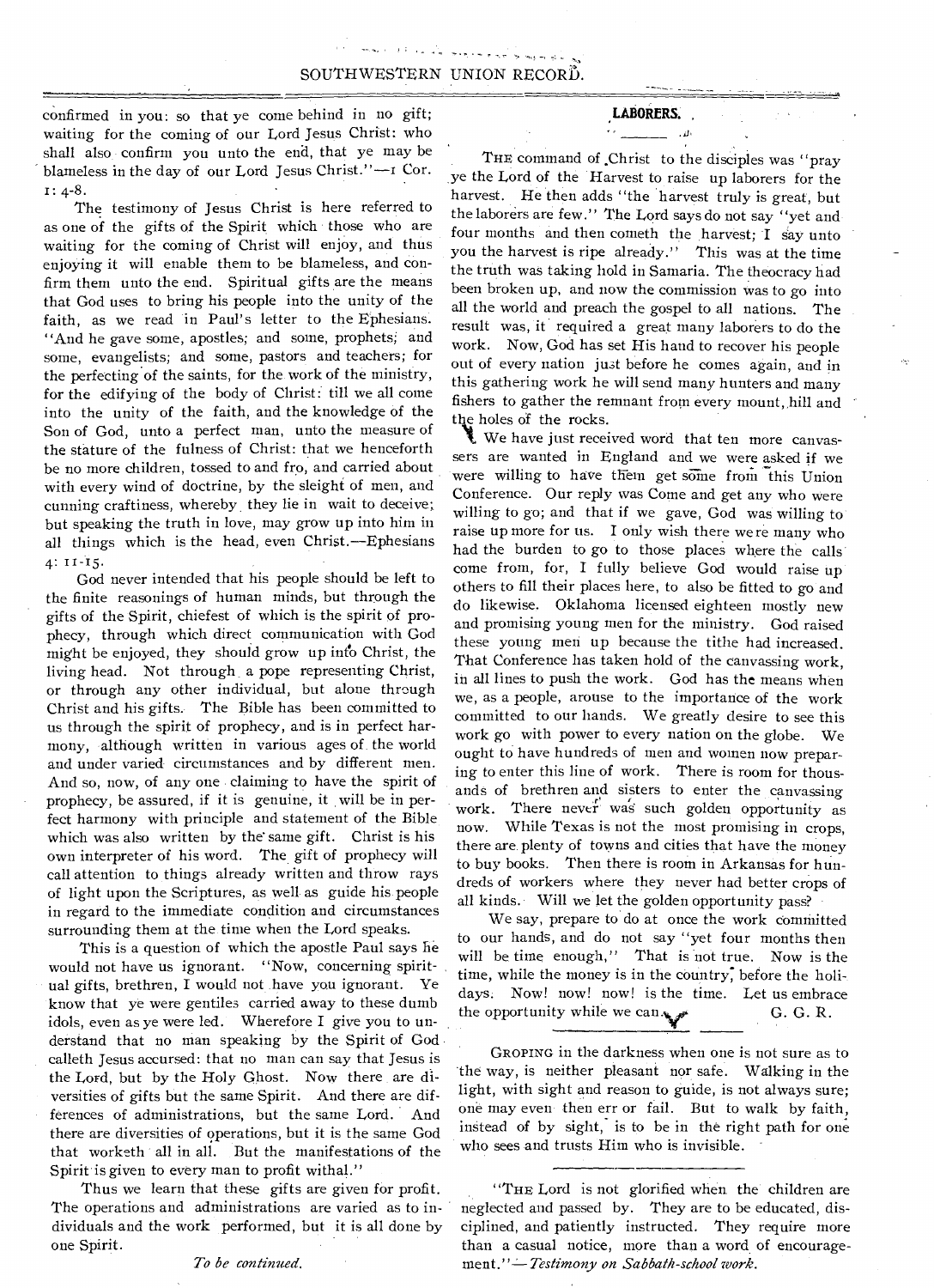## Okfalloma 4. Department.

## **NOTICE.**

THOSE who are interested in getting the Medical Missionary work started in Oklahoma, please write to C. B. RUNNELS,

Oklahoma City, 723, N. Broadway, Oklahoma Territory. •

## **TAKE NOTICE.**

**WE** wish all our Brethren and<br>treasurers, would give us the name of E wish all our Brethren and Sisters, as well as our church the church of which they are members, when they send us the tithe or donations. We, also, desire that our librarians be sure to give us the name of the society for which they are acting, when they send us money, or or-ence opened at 5 P. M., August 25. ders, for supplies. This will aid us After the usual opening exercises, in our work very much. Please help Professor Kunze read the following us all you can. We also ask our can-resolutions: vassers, kindly, when they send in an names and give their address. Seve- the obligations we took upon oursometimes to make out who wrote the obtained for us and our neighbors, EMMA HAFFNER.

THE Oklahoma City church school and her school.

BROTHER William Olmstead writes Tent Fund. as follows: "The Lord has blessed Remember us workers in your pray-can be rectified; and further, ers.

SOME money for" The Parables" is still coming in from different churches with the good work!

WE have ordered a good supply of Bibles, and we will have the catalogue of the same in the office within a few days. If you wish one send us your name.

#### **Woodward Campmeeting.**

**1** E will have to change the date erous and cordial way in which they of the campmeeting at allowed us the use of their park, of the campmeeting at Woodward and put it one week later, beginning on the i6th. The reason for the change is that we want to use the tent that is now pitched in Higgins and the meeting has just commenced, so that would not give time enough for that meeting. It will be pretty short anyway, but this will give them one week more. Hope the meeting. **G. F. HAFFNER**,

## **OKLAHOMA CONFERENCE PROCEEDINGS**

#### *[Continued from last issue.]*

THE fourth meeting of the Confer-

ral in the past week have sent in let- selves of the sale of "Christ's Object ters without name or address. This Lessons," and finish this work as causes us a good deal of hunting and soon as possible; that the money be guessing, and requires a good deal of brought into the treasury; the books time, and in spite of all that, we fail be set in circulation; the blessing be letter, or where to send the supplies. and, best of all, the debt be removed *7. Resolved,* That we, as a Conferfrom our educational institution at Keene, Texas.

began its session last Monday, with the plan introduced in this Confer-Sister Lauretta Rupert as teacher. ence to sell one thousand "Monitors May the blessings of God be with her of Health" and donate the profits on *8. Resolved,* That we recommend the same to the Oklahoma Conference

me and helped me to take orders for rious churches to introduce the audit "Great Controversy." I have worked of the church treasurer's books every three hundred and seventy hours and quarter, in order to avoid the posihave taken two hundred and forty-bilities of errors in the accounts dragnine orders. My courage is good. ging along a whole year before they g. *Resolved,* That we advise our va-

and people; that is good; keep on individual standing of each member *Resolved,* That we commend the custom introduced in the churches of some other ccnferences of reading the of the church at each quarterly business meeting of the church, not only for additional verification of the accounts of the treasurer, but also for the purpose of stimulating every one to pay an honest tithe.

to. *Resolved,* That we tender a THE RECORD only 50 cents a year. hearty and unanimous vote of thanks *[To be continued.]* 

to Mr. and Mrs. Leitch, the owner of these beautiful grounds, for the gen allowed us the use of their park, their wells of splendid water, their pasture for our stock, and many other favors too nnmerous to mention.

[These resolutions were given in both English and German.]

At the fifth meeting resolution two was discussed by Dr. Sommerville and Prof. Kunze.

brethren will all feel satisfied in the Elder Shultz was requested to present change and prepare to go to the camp-it to the Germans. This referred to The fourth resolution was read and our church school teachers, being required to pass an examination by those in charge of the educational work. He emphasized the importance of proper discipline in our church schools. It was stated that if teachers held certificates from our leading schools they would not be required to make another examination. The question was discussed by a number of those present.

order, or for supplies, to sign their ence, proceed individually to complete four and five were carried with little At the sixth meeting resolutions discussion.

> At the seventh meeting resolution sixth with reference to a State Educational Superintendent, was discussed. Elder Rupert spoke of the advisibility of having a minister for educational superintendent. Others, also, spoke on the same subject. It was thought best to have one of our ministers in that office as we could not afford to hire a man all the time for that work alone, and, also, that our ministers should be interested in this work.

> Resolution seven, with reference to the sale of the "Parables," was read by the Secretary. Elders Schultz, Rupert, Haffner, and others gave interesting talks in regard to lifting the debt. A number gave their experiences in selling these books. A rising vote was called for and heartily responded to.

> Resolution eight, with reference to the sale of the "Monitor of Health," was next considered. Elder Rupert explained that the proceeds of the sale would go towards paying for tents for the Conference. He, also, stated that if the Conference voted the plan to be a good one,, it relieved him of all responsibility in the matter, he being president at the time they were purchased. Elder Schultz took the book and from the illustrations gave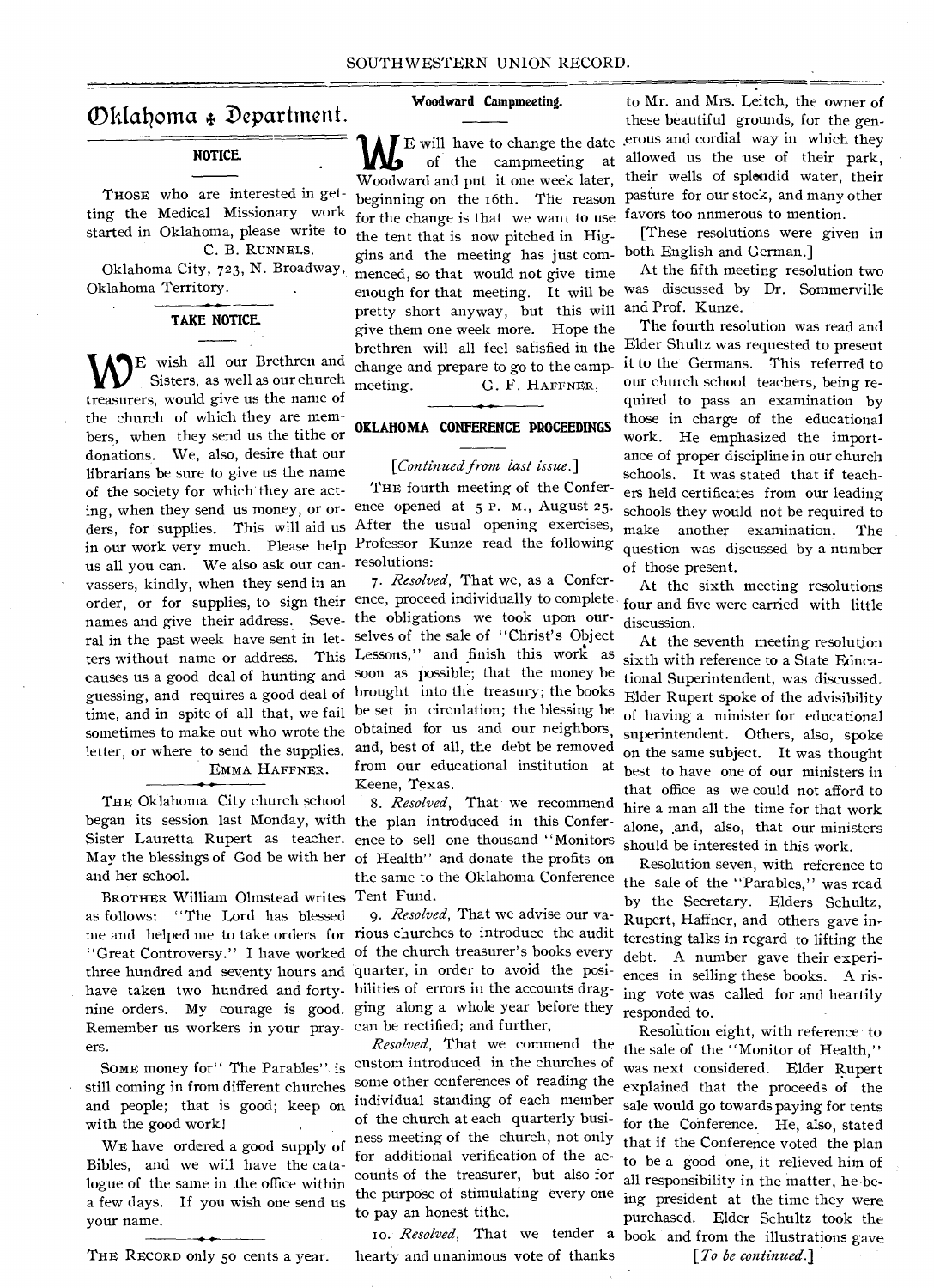#### MERKT AUF.

Schule zu Keene anfängt. Jett ift die zeugung, und ohne den entichloenff= verfäumt haben. $= \mathfrak{W}$ ählen dänn die Kin= befte Zeit alle nötigen Borbereitungen zu ften Borfay, daß das Wort Gottes vor al= der die Gefellfchaft der Böjegefinnten und treffen, auf daß eure Kinder beim 22. ler und jeglicher Wiffenfchaft, die zur Er= werden fie infolge deffen nur berdorbener Oftober hier und bereit fein werden mit ziehung überhaupt in Betracht fommt, von Tag zu Tag fo wird die Schuld auf bem Anfang ber Schule in biefelbe `einzu= zum erften und vornehmsten Gegenftand bie Schule und auf den Lehrer gefchoben. treten. Lefet den Schulfalender durch. des Studiums gemacht werden muß, fiud Aber diefe Eltern felbft hatten die erfte Sehet mas ein jegliches mitbringen foll, von vorne herein untüchtig in diefen greu= und befte Gelegenheit ihre Rinder richtig damit nichts ausgelaffen wird; denn es lichen Zeiten, auf die wir geftoßen find, aufzuerziehen, in den Tagen wenn das würde dann doch hier erfett oder ange= als Lehrer oder Bormünder unferer Kin= Gemüt noch empfänglich war für gute jchafft werden müffen. Auf Seite 12 u. der. zu handeln. Denn die Frage, wie Eindrück, und Herz und Wille fich leicht 13 heißt es: "Ein jeder im Heim Logier= eine wahre Gottesertenntnis zu erlangen lenten ließen. Doch infolge der triminel= ende hat folgende Gegenftände felbft zu ift, ift für alle und jedermann eine Frage e en Rachläfligteit der Eltern ift es den Zahn=Bürfte etc.), Kamm, fech§ Hand=. Um nun unfere Jugend gegen die Ber= durch zufehen bis fie auf ihren verderblich= Serviettenring, ein Ropffiffen, drei Ropf= die Borfehung Gottes Schulen eingerichtet unempfänglich werden. Warden überzug oder fchöne Bettdecte, eine Tifch= zu allgemeiner Brauchbarteit in diefem mehr zu ihrem eigenen Bergnügen am ftellen: Seife, Bürsten (Kleider=Haar= auf Leben und Tod. tijjenüberzüge, drei Bettücher, einen Bett= wo die Kinder zum Dienfte des Herrn und belle fiir Stubiertitd) bon 30x48 3ott 2eben berangebitbet merben tOnnet. je ein 3iertucb fur ben Zreffoir

#### AN ELTERN UND VORMUENDER.

efaja 54, 13.

das ewige Leben, daß fie dich, der du allein Herrlichteit losgetrennt hat, find anzuneh=

wie das Bolt zu Noahs-Zeiten dies getan. lichen Berfäumnis ihrer Pflicht Gott- und richtigen Erziehung. Hätten die Gemeinen Aber wir fönnen es nicht beftreiten zur ihren Rindern gegenüber fchuldig gemacht. allenthalben fich die nötige Anweifung, öffentlichen Schulen erlangten Mifchung drein haben fie ihre unerzognen Rinder in te jett an fie zu richten."—Uuszug. tümmern, in welcher wir leben, oder um aus den Zeugnissen. bas Werk, das verrichtet werden muß,

bon Frrtum mit Wahrheit auszufeken. weltliche Schulen gefandt, fich dort nachzu=

und den Wajchtijch, 18x36 Zoll; ferner des Herrn Gebot eilet fehr! Eure Rinder gelüßet, und tun was ihnen beliebt, und hinreichende Decten, wollene und baum<sub>=</sub> und was aus il<sub>j</sub>nen werden wird, follte dabei find die Eltern fo vorfichtig ihnen wollene. Alle folche, welche mit diefe<sub>n</sub> Tag ein und Tag aus der Gegenftand eu= nicht zu wißfallen, daß fie dem erbärm= müffen die nötigen Teile hier befchaffcn. follten denfelben allezeit Grundfäße bor= Kindern feinerlei Berbot auferlegen. Der=  $\Re$ unz, Lehrer. gehalten und eingepragt werden, die einen gleichen Jugendvolf verliert bald alle Ehr= und großen Frieden deinen Kindern."— tel liegt es euch ob diefelben zu unterweif= Dingen. ift was Gott für unfere Rinder ungsweife unterziehen follen fonoern daß Gott feitens der Jngend rührt her von tun will fo wir ihm Gehorfam leiften in die lautere Wahrheit freien Spielraum der Berfäumnis der Eltern ihren Rindern den Anweifungen, welche Er uns zu dem haben muß fich ihren Herzen und Gemüt= Anleitung zu einem gewiffenhaften from= Zwecte gegeben hat. Er fagt "Jetzt wie ern aufzudrücten und denfelben fich einzu= men Lebenswandel zu geben. Der Zu= noch nie zuvor tut es not die einer richt= prägen. Die föftlichen Wahrheiten, wel= ftand folcher Kinder ift ein höchft bedau= igen Erziehung zu Grunde liegenden Be= che der Satanas durch feinen höllifchen ernswerter. Mänche betennen fich wohl dingungen zu fchüken. Berfehlen wir Schatten verdunkelt und verborgen hat, zum Chriftentum, aber ihre Eltern haben biefer Ertenntnis nachzutommen, fo wer= die Wahrheiten denen er eine verfehrte feinerlei eingreifende Maßregeln getroff= ben wir niemals eines Playes im Reiche Auslegung und falfche Anwendung gege= en fie zu einer innerlichen chriftlichen Gottes inne werden.'' "Das ift aber ben und die er von dem Herrn der fahrung zu bringen."—Auszng. wahrer Gott bift, nnd den du gcjandt haft, men, zu entfalten, und zu erflären, und für die Rinder nötig, daß wenn die daher=  $\mathfrak{F}$ ejum Chrift, ertennen. $''$   $\mathfrak{F}$ oh. 17, 3. in ihrem himmlijchen Schmuct hinzuftell= gehende Flut(Ffa. 28, 15) eintritt, welche ft dies aber der Preis des Himmelreichs, en, auf daß fie dafteben mögen als Wahr= die ganze Erde umfchlingen wird, fie ficher follten wir da nicht unfer Allermöglichftes heiten, die auf alle Ewigfeit unerfchütter= geftellt fein mögen. gedeuteten Grundfäßen auferzogen wer= em in den Gemütern unferer Mitmenfch= ein wahrer Ffraelit ift, ihm zu dienen. 3ringt eure Rinber in eure eigenen TBorn= ben? en feften k)att geminnen burcb Uert3euge, Es ift fo leicht fich mit den Methoden die Gott zu diefem Zwecke vorgefehen hat; ungen. Sondert fie ab von den Mengen, und Begen der Welt in dem Erziehungs= der Jrrtum hingegen, muß in feinem welche die Worte Satans wiederholen wefen der Jugendzufrieden zu geben, und wahren Charafter mittels des Lichtes der und im Ungehorfam gegen die heiligen fich dabei ebenfoivenig um die Zeit zu be= Wahrheit bloßgeftellt werden.''—Uuszug Gebote Gottes einhergehen. Sammelt tun, bat unfere Rinber nad) ben bier an= lid) feftgefteat finb. Sie miiffen bon neu= en daß sie sich keinerlei weltlicher Erzieh=

8ald wird der Tag da fein, an dem die Diejenigen, welche ohne die innerfte Ueber= holen, was die Eltern ihnen mitzuteilen ginbern geffattet ibren eigenen Zlitten tücher, vier Servietten (Mundtücher), juchungen des Feindes auszurüften, hat n Wegen abgehärtet und für das Gute

So fiibten Die ginber bath teine Scbam Sabbat rid) auf ben Strat3en berum3u= treiben. Tian\* geben bin ma ibnen Zeiter nnb Mutter, roadyt auf, benn Gegenftänden ungenügend berfeben find, res Gebets und eurer Beforgnis fein. Gs lichen Beifpiele des Eli folgen, und den himmlifchen Einfluß auf ihr Leben und furcht für die heilige Sabbatzeit, und hat ihren Charafter ausüben. Durch jedes feinerlei Luft an religiöfen Verfammlung= "Alle deine Kinder gelehrt vom Herrn, mögliche in euren Bereich fommende Mit= en oder etwelchen heiligen und ewigen

Beinahe fämtliche Rückfälligkeit von

Da ist ernste anhaltende Arbeit um und

Der Herr fordert jedermann auf, der aie Rinber iubauf, unb unteitneift fie in "Manche Eltern haben sich einer schreck= Gottes Wort, als der Grundlage aller gegenwärtigen Zeit unjere heranwachjende Gleichwie Eli haben fie es verfehlt die richt= welche Gott ihnen gab, zu Herzen genom= Jugend den fatalen Folgen einer in den ige Zucht zu üben, und dann ng6 oben= men, dann wäre es überflüffig diefe Wor=